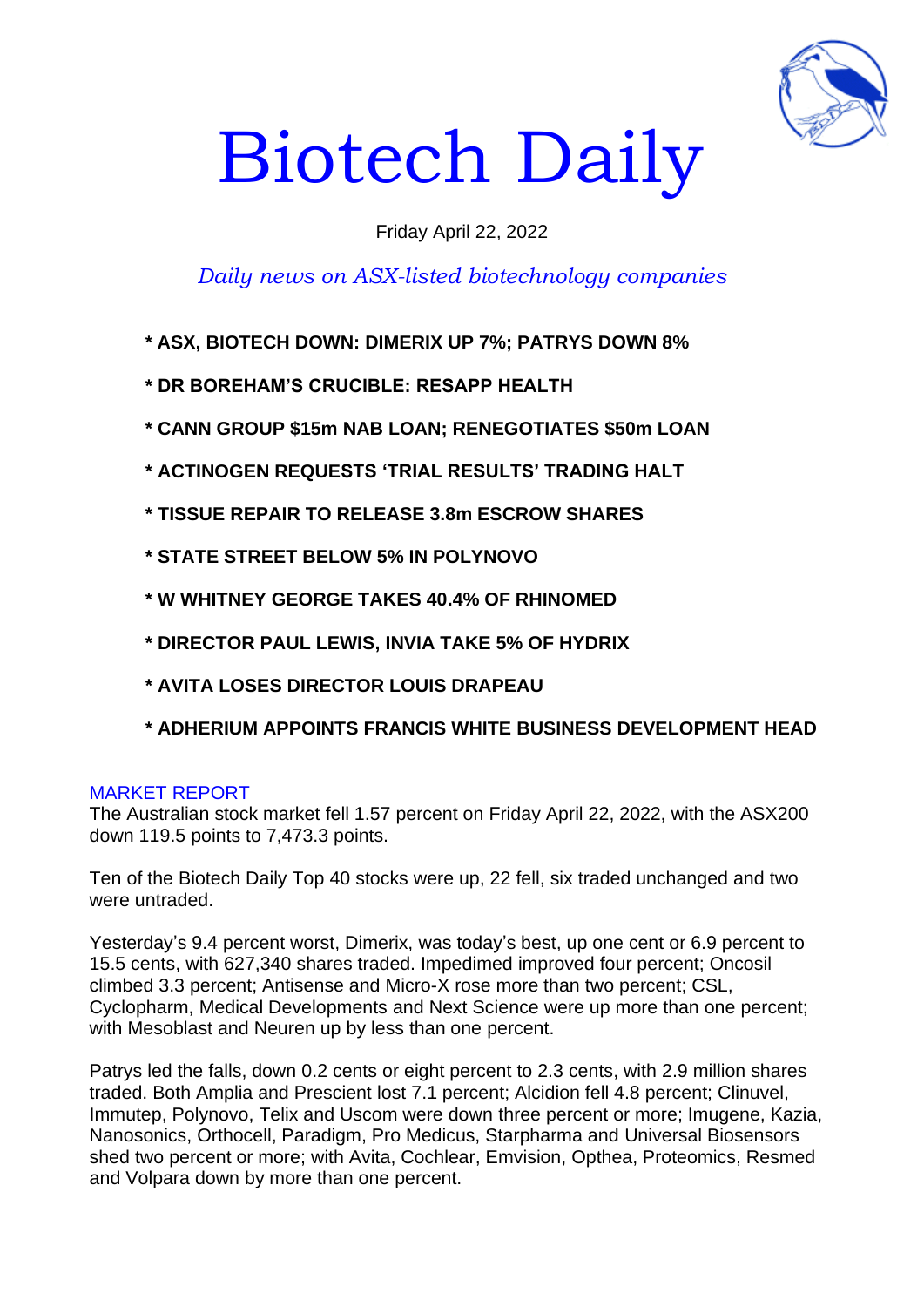## DR BOREHAM'S CRUCIBLE: RESAPP HEALTH

**By TIM BOREHAM** 

**ASX code:** RAP

**Share price:** 11 cents

**Shares on issue:** 859,197,077

**Market cap:** \$94.5 million

**Chief executive officer** (and co-founder): Dr Tony Keating

**Board:** Dr Roger Aston (chair), Dr Keating, Brian Leedman, Chris Ntoumenopoulos, Dr Michael Stein

**Financials (December half 2021):** revenue \$80,800 (up 75%), net loss \$3.63 million (previous deficit \$3.12m), cash of \$3.4 million (down 49%)

**Major shareholders:** Fidelity Investment 9.99%, Ian Francis Reynolds 5.6%.

Judging from the hype of overly excited CEOs of even the earliest stage biotechs, cashedup big pharma acquirers are queuing to make lucrative takeover offers for their (inevitably) unique and game-changing products and potions.

The reality is sobering: according to Biotech Daily's archives, fewer than 10 ASX-listed biotechs have been taken over in the last 13 years (scrip-based mergers excluded).

The biggest and most recent was the keenly competed \$1.67 billion buyout of Sirtex Medical by Chinese interests in 2018, which closely followed Merck's \$502 million take-out of Viralytics.

Other notable examples were Heartware (acquired for \$1.36 billion in 2013), Cellestis (for \$365 million in August 2011) and Peplin (for \$348 million in November 2009).

So, it's always noteworthy when a company looks like joining this elite club, as is the case of the smartphone based respiratory diagnostics house Resapp.

Pfizer is offering 11.5 cents a share cash for Resapp, which has just started to commercialize its algorithm-based tool that detects common maladies based on the "signature" - or sound - of the patient's cough.

The patient simply coughs five times into the phone and a clever 'algo' works out what's going on in the bellows.

Yep – we're talking about the millennial equivalent of the stethoscope - the favored prop of medical TV drama producers ever since soapies were invented.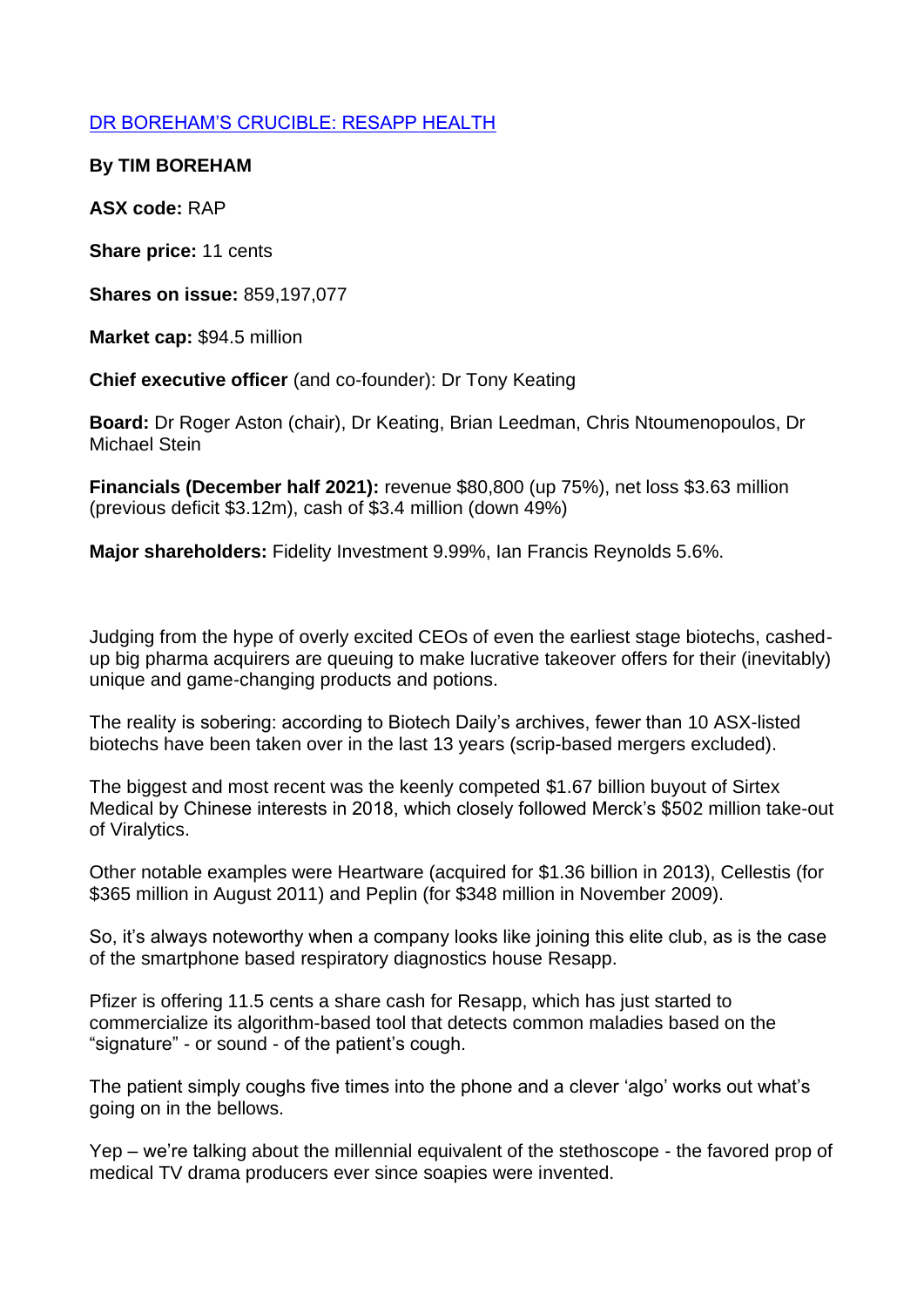By way of a scheme of arrangement, Pfizer's circa \$100 million tilt comes as Resapp plays up the ability of its software to detect Covid-19 with its cough-into-the-handset technique.

#### **Take a deep cough …**

Auscultation - the art of listening to a chest to ascertain the diseases within - has been practiced for 2,000 years. Stethoscopes have been around for more 200 years. The trouble is, the instrument is notoriously prone to operator error.

As experienced chest whisperers would attest, pneumonia, asthma, bronchiolitis and upper tract infections all emit different patterns, as does chronic obstructive pulmonary disease (COPD). Heart failure can cause fine crackles at the base of the lungs.

Resapp was founded in 2015 by Dr Tony Keating and Perth entrepreneur Brian Leedman.

The company listed via the back door on the ASX in July 2015, with the company raising \$4 million capital at 2.0 cents apiece.

The algorithm itself was devised by University of Queensland Prof Udantha Abeyratne, initially for sleep apnoea. The focus then changed to detecting chest diseases simply from the sound of the cough.

"Since then, we have developed the technology further and have become the world's leader in auditory diagnosis of respiratory health," Dr Keating says.

With a grant from the Bill and Melinda Gates Foundation, the application eventually emerged from the laboratory.

Funded by the now estranged Bill and Melinda, Resapp ran a paediatric study at Indonesia's Sardijto Hospital, in 2013. The foundation's motivation was tackling pneumonia in children, a major killer in the Third World.

This effort was followed up by studies at Perth's Joondalup Health Campus and Princess Margaret Hospital, which initially came up with breathtakingly good results for bronchiolitis, pneumonia and asthma detection.

Your columnist's advancing age and declining synapses means he can't quite remember the ins and outs, but in August 2017 Resapp the shares fell as much as 82 percent on news that the 1,245-patient Smartcough-C trial failed to meet its endpoints for the accurate diagnosis of respiratory disease.

Resapp blamed the poor results on factors such as a second person's cough being heard on the recording. In any event, the caravan moved on and the company's lead product Resappdx won Australian and European approval in 2019 and, later, in Indonesia.

As is often the case, the US Food & Drug Administration has proved a harder nut to crack.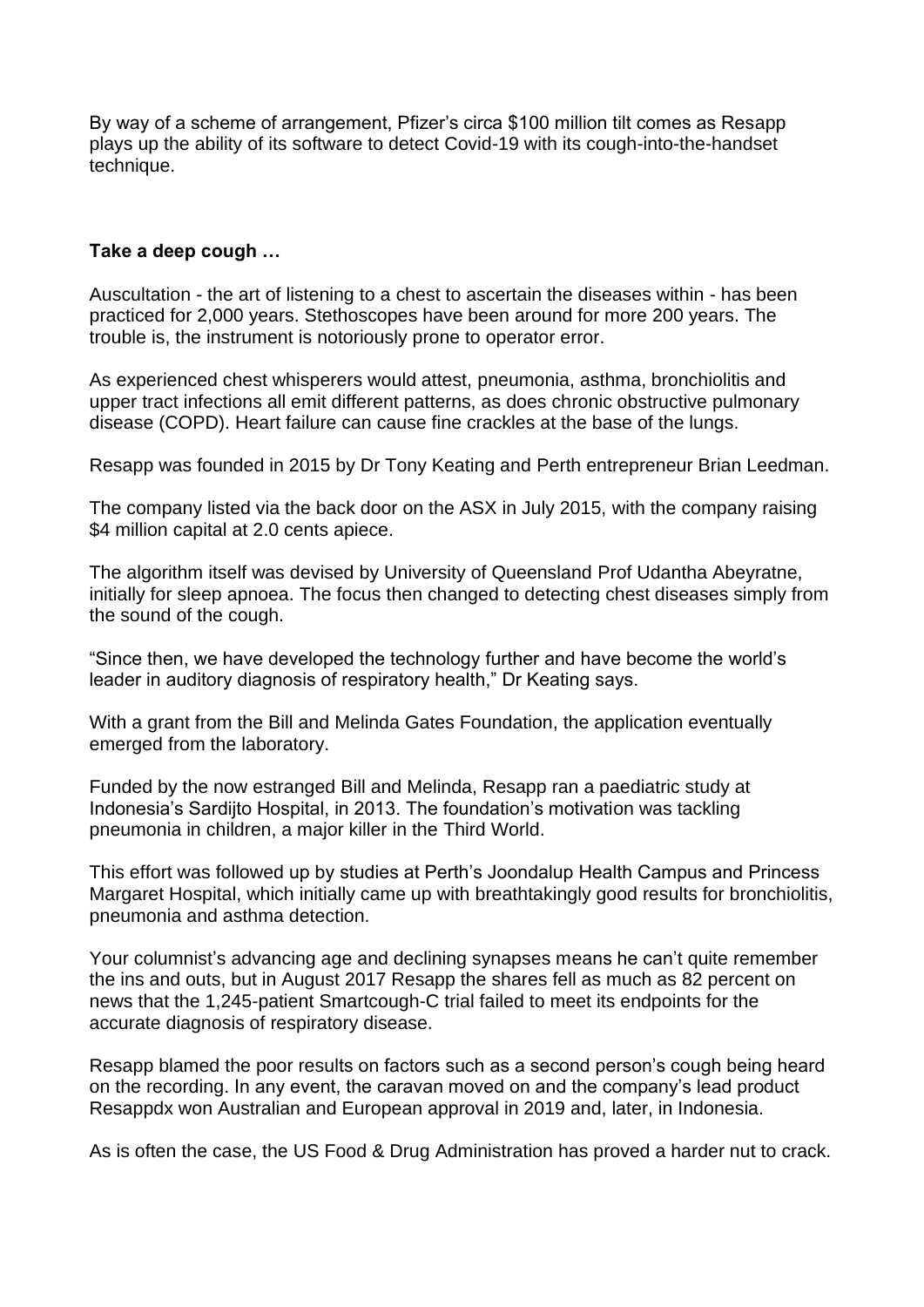#### **Take your partners**

Resapp has attracted multiple partners in multiple countries - but until now Pfizer wasn't mentioned in dispatches.

In Australia, the tool is deployed by telehealth providers such as Doctors on Demand and, in the aged care sector, Heath Teams.

In Europe, the company last year partnered with telehealth provider Medgate AG. This month the company signed up a British component of the National Health Service, the Kent-based Dartford and Gravesham Trust.

Based around a large hospital in North Kent, the trust is trialling the tool in outpatient clinics.

In Asia, the company works with telehealth providers Alodokter in Indonesia and Homify in the Philippines

In November last year, Resapp signed a deal with Johnson & Johnson subsidiary Janssen to use Resappdx to diagnose acute respiratory disease in a multi-country study of respiratory syncytial virus (RSV) patients. RSV claims about 160,000 lives a year.

"These companies don't do business unless they have a very sound foundation for the technology," Dr Keating says.

Resapp is also looking at partnerships for its sleep apnoea screening tool, Sleep Check DTC.

#### **Covid cough medicine**

Resapp's schtick is that the tool can diagnose Covid much more accurately than a rapid antigen test (RAT) and with about the same reliability as a gold-standard, lab-based PCR (polymerase chain reaction) assay.

"Covid is a really important commercial opportunity," Dr Keating says. "This virus isn't going away. The world is learning to live with it, but learning to live with it means learning to manage it."

Dr Keating says the RATs are less reliable because of the discomfort of the swab-up-thenose procedure. "If the swab does not get the right bit of nose, it will be inaccurate."

And as anyone who queued for a pre-Christmas PCR test would attest, waiting a week for a result in this 'Covid normal' world simply doesn't cut it, either. That said, post-Christmas, most results are same day.

In its seminal clinical trial, the company recruited 700 participants in the US and India - 400 of them Covid-positive. The Resapp result was compared with both PCR tests and RATs.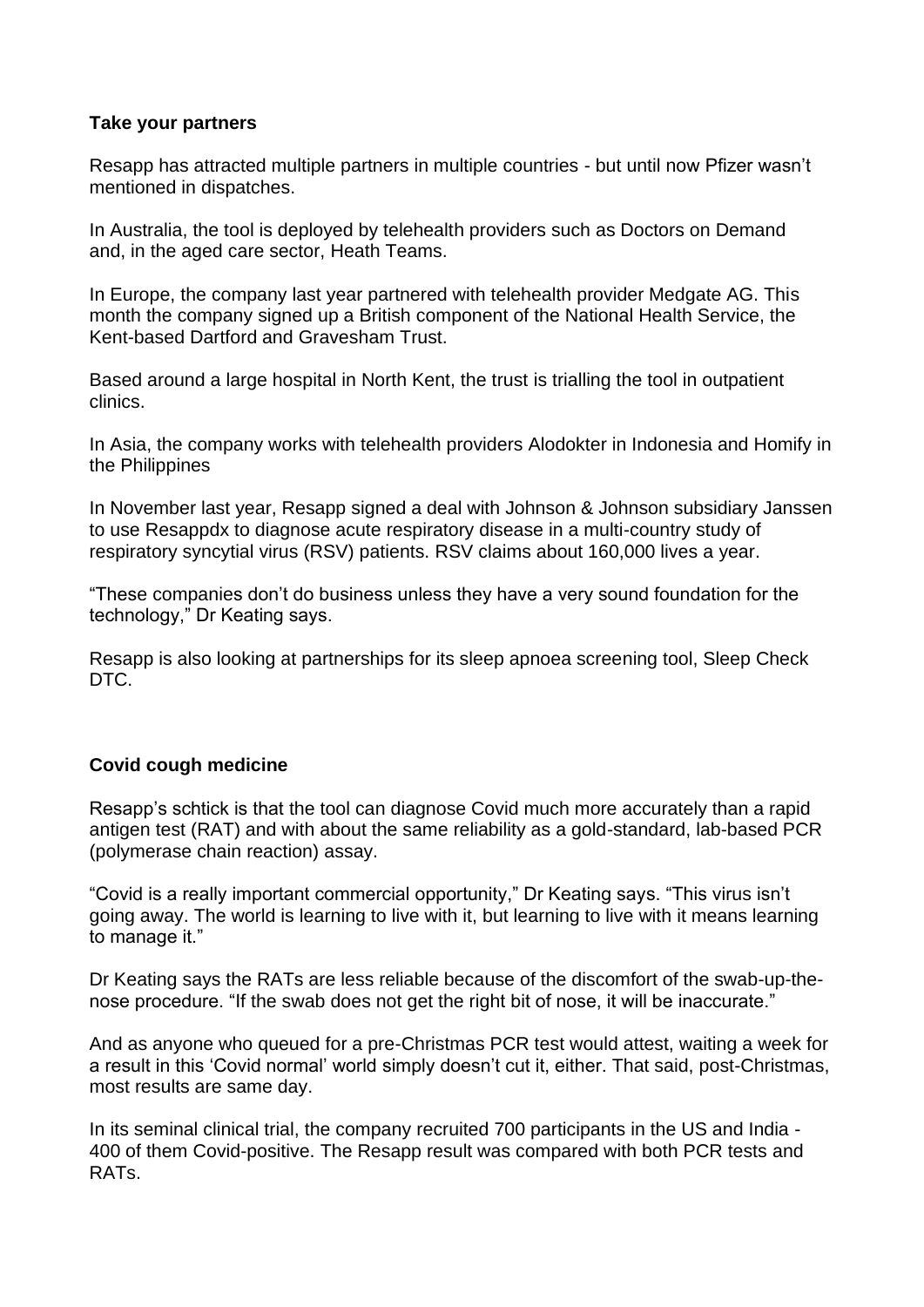In what Dr Keating dubs "excellent" results, the Resapp algorithm picked up 92 percent of positive cases, compared with the RAT reliability of 60 to 80 percent.

The test also accurately confirmed 95 percent of negative cases.

As a low-cost screening tool, the test could reduce the need for follow-up RATs by about 80 percent.

One nuance is that coughing is not necessarily a Covid symptom - and it doesn't have to be. The cough can be 'fake' - the sort a non-smoker makes when subject to the wisp of a puffer's fumes - as long as it brings up sound from which the data can be derived.

Resapp is now talking with the Australian Therapeutic Goods Administration and US Food and Drug Administration about carrying out a larger double-blinded trial.

"We are in discussions with a number of parties to bring this product to market," Dr Keating says.

He says the software application could be used by airlines for mass pre-flight passenger checks, or alongside a government check-in application. It could also be incorporated into a smart-phone, alongside all those other pre-loaded tools of varying worth.

The integrity of the tests could also be enhanced via fingerprint or facial recognition now common on smart phones.

"We're talking to pharmaceutical companies, tech companies, government and any number of big organizations who can help us bring this technology to everyone's home," Dr Keating said a couple days ahead of the Pfizer news.

#### **Finances and performance**

Resapp recorded revenue of \$80,900 for the second half to December 2021, 75 percent better than previously. The company had chalked up revenue of \$69,700 in the full year to June 2021, its first year of commercialization.

Resapp lost \$3.6 million during the half year, compared with a \$3.1 million deficit previously. The cash balance was \$3.4 million, a 49 percent reduction year-on-year.

Announced on Monday April 11, the Pfizer takeover offer is pitched at a 28 premium to the previous Friday's close and close to a 40 percent premium on the volume-weighted threemonth price.

The offer is by way of a scheme of arrangement, which means that shareholders get to vote on the deal. Such schemes require the consent of 75 percent of holders by value and 50 percent by number.

Unlike an unconditional on-market offer the outcome is binary - the company is either 100 percent acquired or it it's not at all.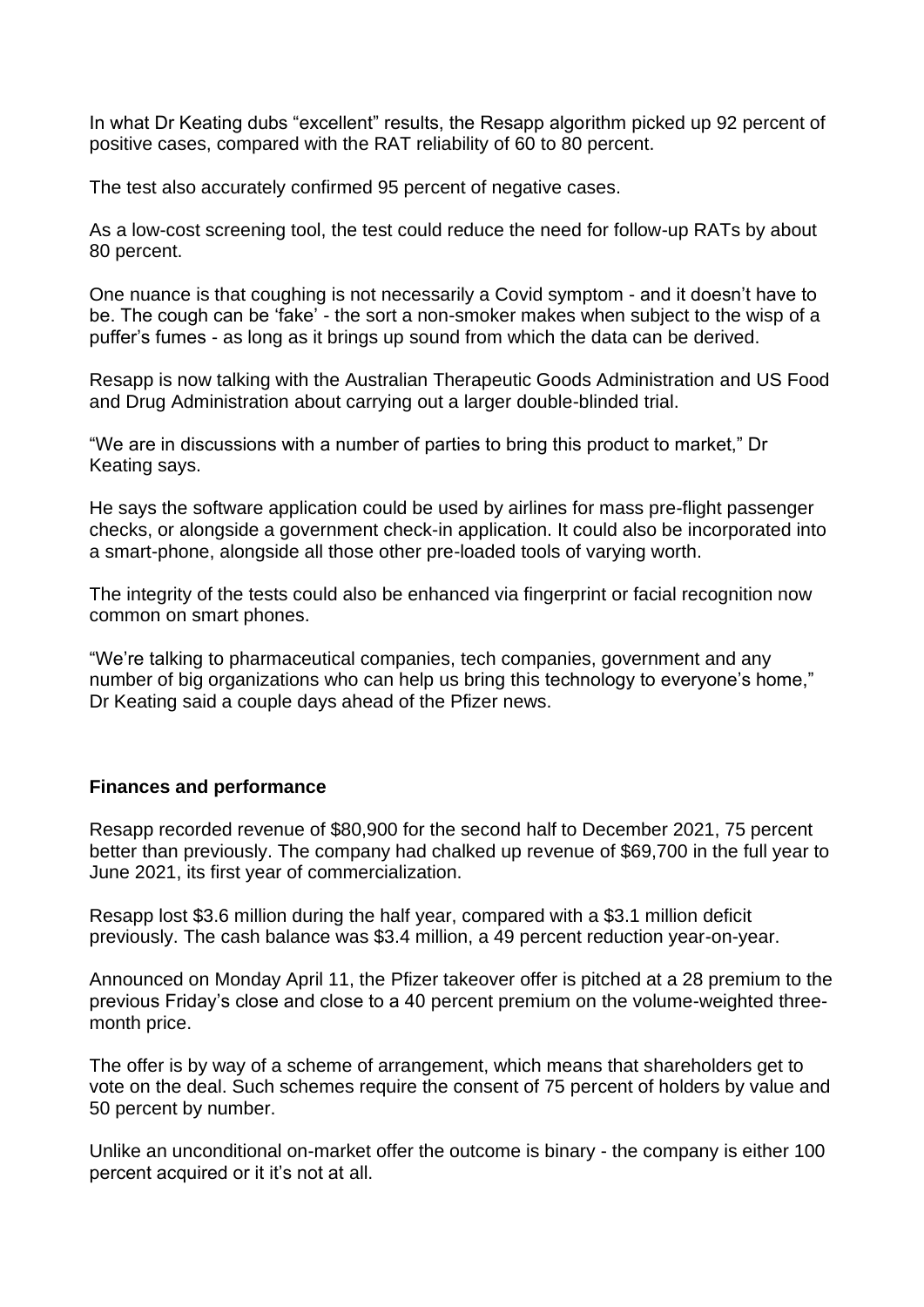But there's an interesting addendum: a research and development licencing agreement between Pfizer and Resapp to develop the Covid product. This deal will stand, even if the shareholders reject the takeover proposal.

Initially for six months, the compact entails a \$3 million up-front licencing fee to be paid to Resapp, with up to \$1 million of milestone payments based on clinical trial recruitment.

The scheme booklet is due out in mid-May, with a shareholder vote expected in mid-June and implementation later that month.

Over the last 12 months, Resapp shares have traded between an all-time low of 4.0 cents (July 2021) and the current level. The stock peaked at a lofty 50 cents in September 2016.

#### **Dr Boreham's diagnosis:**

In relation to Pfizer's offer, management's advice is pretty much 'take the money and run'.

Or in Dr Keating's more formal phraseology: "We believe the material premium and certainty of an all-cash offer consideration is an attractive outcome for shareholders."

More broadly, Dr Keating says, Resapp saw the advent of home and remote telehealth well before anyone else.

"The world is shifting to testing at home, whether it's for 'flu or diabetes … we are leading the field in cough-based analysis."

Give that, some investors might be wondering whether they're missing out on much more substantial upside. Apparently, some have voiced their ire on social media to that effect.

Maybe they're right, but Resapp's modest revenue and cash position means the full commercialization path would be a bridge too far without some sort of third-party support.

Pfizer's line is that the proposed acquisition (and research collaboration) adds to the company's growing capabilities in a new era of digital health.

But the \$US300 billion market cap Pfizer could well be saying: "100 million Aussie dollars is chump change to us, so it's worth a shot, goddamit."

Time will tell, but we're not holding our breath.

We expect the acquisition will be completed without the need for Resapp to cough-up more dough, and the sun will set on Resapp's topsy-turvy eight-year ASX adventure.

*Disclosure: Dr Boreham is not a qualified medical practitioner and does not possess a relevant qualification of any sort – or even a stethoscope. But he has watched Marcus Welby MD and General Practice on occasions, so is adequately endorsed for the task.*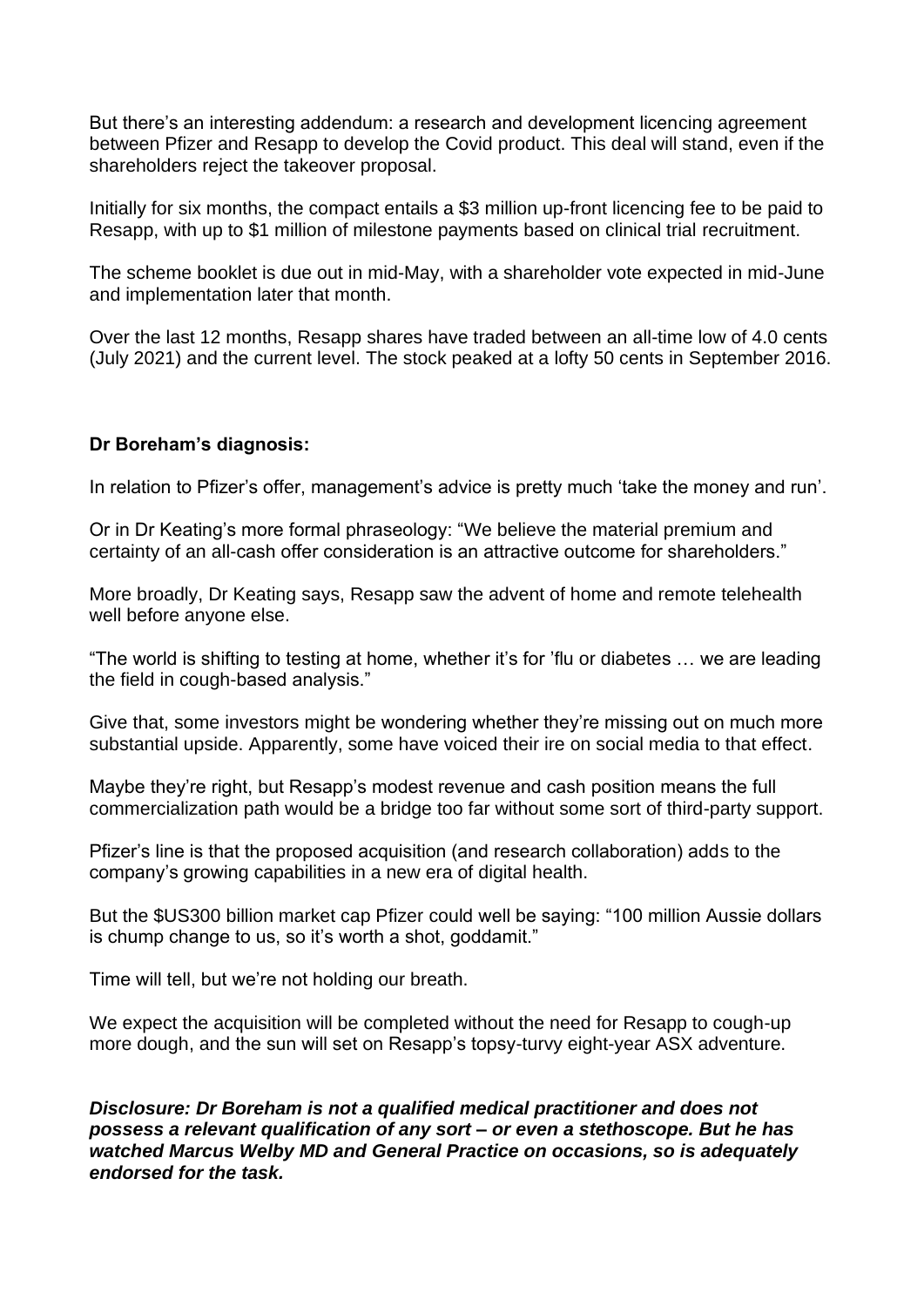### CANN GROUP

Cann Group says it has a \$15 million working capital loan facility with the National Australia Bank and has renegotiated its \$50 million construction loan.

Cann Group said the drawn margin rate on the new facility would be 2.00 percent a year, with a facility fee of 0.35 percent a year.

The company said the facility terms had been negotiated to include a review on November 30, 2022, and every 12 months thereafter.

Cann Group said that it had renegotiated its \$50 million Mildura marijuana plant construction draw down facility with the National Australia Bank (BD: Nov 25, 2020). The company said the loan would have a base interest rate of the Bank Bill Swap Bid Rate, a drawn margin rate of 2.30 percent a year, compared to the previous 3.20 percent a year, and a facility fee of 0.35 percent a year, compared to the previous 1.80 percent. The company said that amortization of the loan would begin on May 31, 2024 on a quarterly basis for 10 years, rather than the original eight years.

Cann Group was unchanged at 41 cents with 1.2 million shares traded.

#### ACTINOGEN MEDICAL

Actinogen has requested a trading halt "pending the release of announcement regarding disclosure of clinical trial results".

Trading will resume on April 27, 2022, or on an earlier announcement.

Actinogen last traded at 9.5 cents.

#### TISSUE REPAIR

Tissue Repair says 3,770,440 shares will be released from ASX escrow on April 30, 2022. Tissue Repair chief operating officer Dr Darryl Reed told Biotech Daily that following the release of the shares, it would have 31,263,403 shares available for trading with a further 15,516,952 shares quoted on the ASX but held in voluntary escrow.

The company said that a further 13,684,488 shares were held in ASX escrow until November 16, 2023, for a total of 60,464,843 shares issued.

Tissue Repair was unchanged at 35 cents.

#### POLYNOVO

State Street Corp says it has ceased to be substantial in Polynovo, returning 565,754 shares to Bank of America for nil consideration under a securities loan.

On Tuesday, the Sydney and Boston-based State Street said it became substantial in Polynovo, with 33,248,594 shares or 5.02 percent of the company (BD: Apr 19, 2022). Polynovo fell 3.5 cents or 3.3 percent to \$1.035 with 2.8 million shares traded.

#### RHINOMED

W Whitney George says he has increased his substantial holding in Rhinomed and been diluted from 101,777,880 shares (40.10%) to 112,089,721 shares (40.39%).

Earlier this month, Rhinomed said it raised \$3.37 million in the institutional part of a onefor-9.87 rights offer at 19 cents a share, and hoped to raise \$1.63 million in the retail component (BD: Apr 8, 2022).

Today, Mr George said that he acquired 10,311,841 shares for \$1,958,705, or 19 cents a share in the institutional rights offer.

Rhinomed fell one cent or 4.65 percent to 20.5 cents.